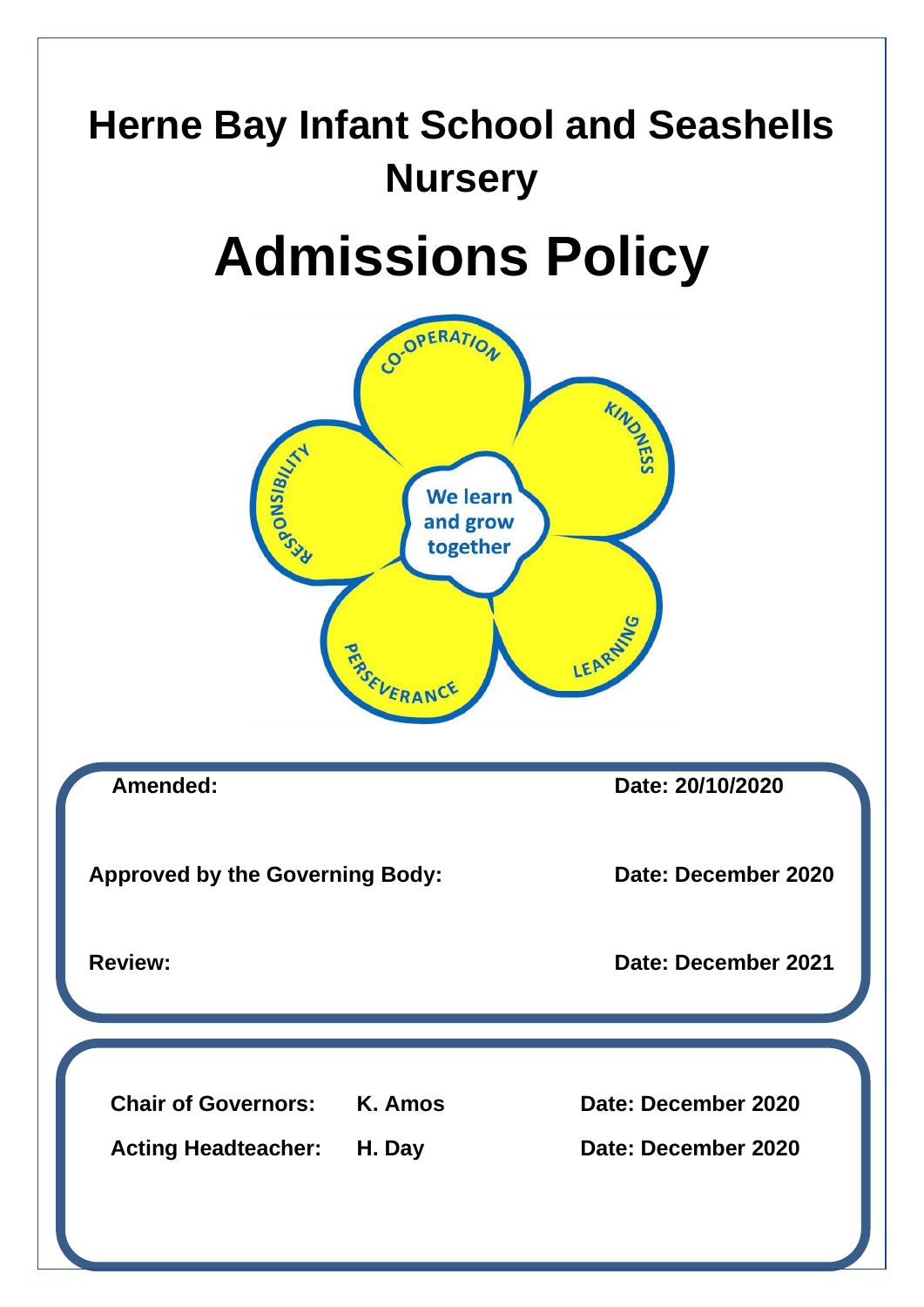# **Introduction**

Here at Herne Bay Infant School and Seashells Nursery there are two Admissions Criteria dependant on the child's age:

Nursery Admissions: 2 – 4 years Main School Admissions: 4 – 7 years

# **Seashells Nursery Admissions**

Our Nursery admits children from the age of two. We have a total of 52 sessions across the day, 26 in the morning (8.30am – 11.30am) and 26 in the afternoon (12.15pm – 3.15pm). We also offer lunch sessions to be added on to a morning/afternoon session

## **All children are expected to attend their allocated hours.**

## *15 Hours Free for Two Entitlement (FF2)*

Eligible two year old children are entitled to 15 hours of funded early education each week from the beginning of the term following the child's  $2<sup>nd</sup>$  birthday up to a maximum of 570 hours per year (38 weeks). This consists of five 3-hour sessions per week.

#### *Fee paying two-year-old provision*

Two-year-old provision from the beginning of the term following the child's  $2<sup>nd</sup>$  birthday that is funded by the parents.

#### *15 Hours Universal Free Entitlement*

All three and four years old children are entitled to 15 hours of funded Nursery education each week with effect from the beginning of the term following the child's third birthday up to a maximum of 570 hours per year (38 weeks). This consists of five 3-hour sessions per week.

#### *30 Hours Entitlement*

Eligible three- and four-year olds are entitled to 30 hours of funded nursery education each week which includes lunch sessions.

#### *Lunch Sessions*

This is a chargeable lunchtime session which can include a hot school lunch for an additional fee.

Continued attendance in the Nursery Class is dependent upon an 80% attendance record.

Application for the Nursery is through an admission form which is available from the school office or the school website.

#### **Admission to the Nursery does not guarantee a place in Main School.**

The Kent Provider Agreement for Free Early Education and Childcare for two, three- and four-year olds in Kent with effect from 1 October 2018 can be found on the link below.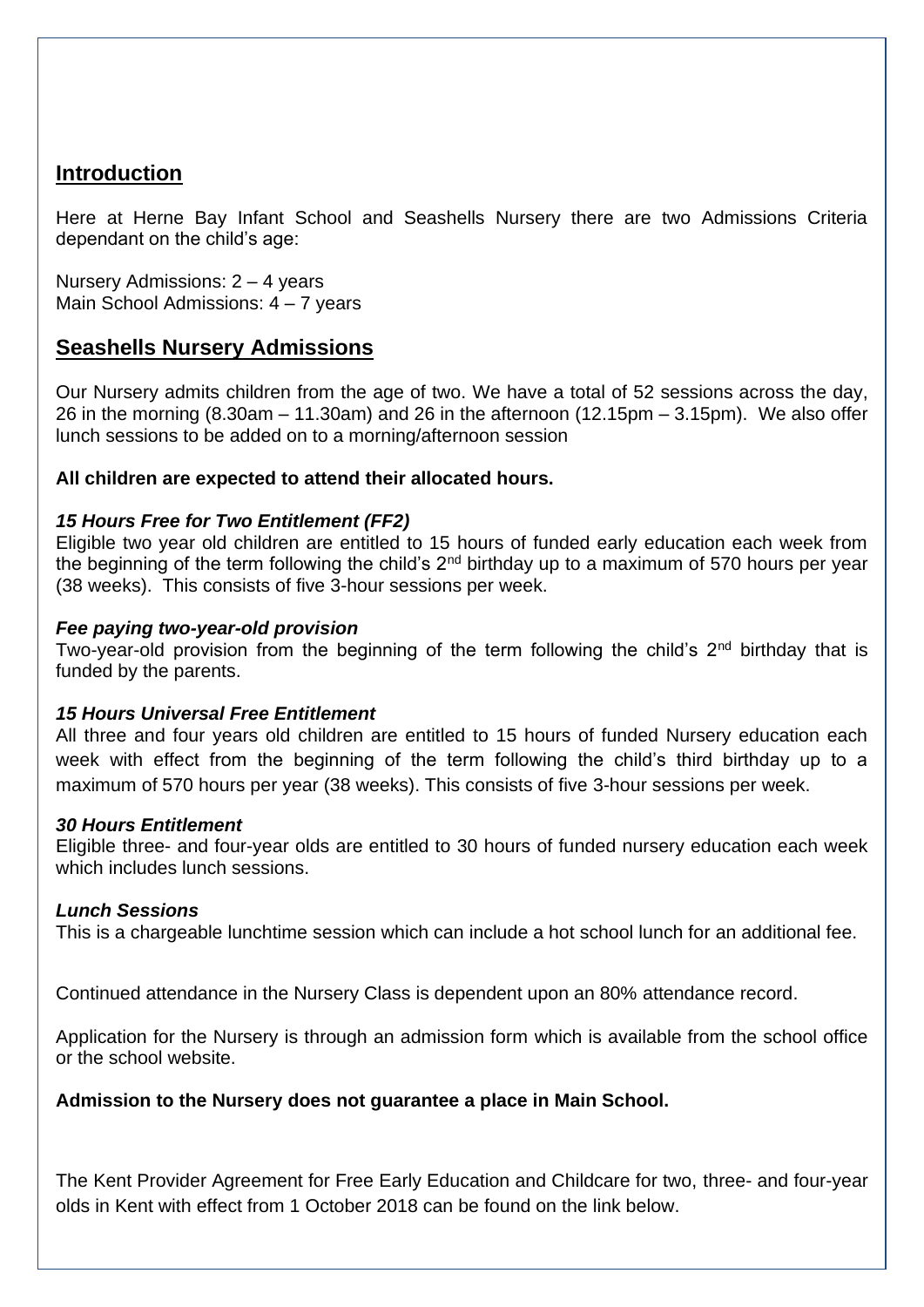[https://www.kelsi.org.uk/\\_\\_data/assets/pdf\\_file/0007/86074/Kent-Provider-Agreement.pdf](about:blank)